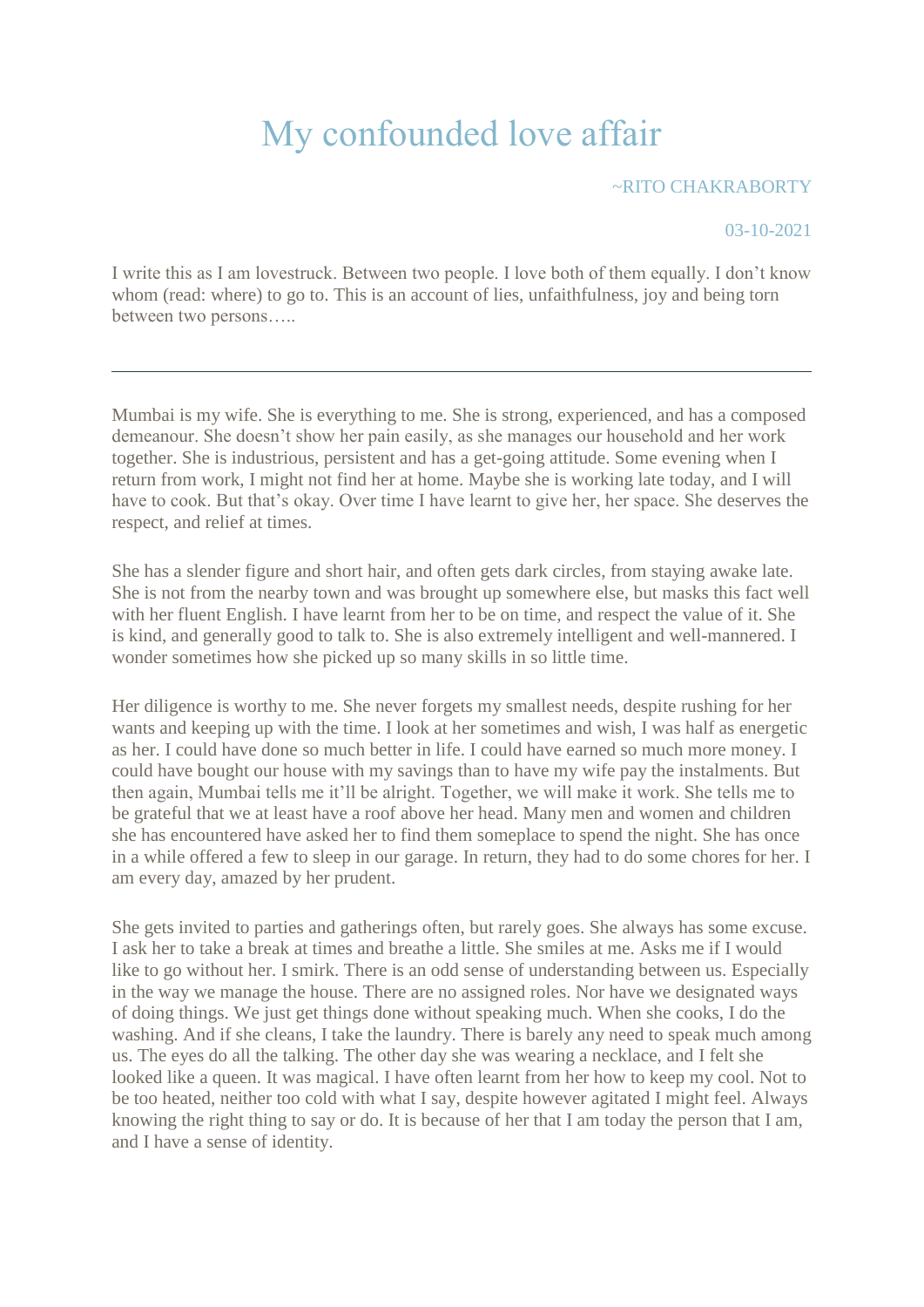Mumbai says she likes to talk about things openly. But, she gets teary-eyed very often, especially after our argument over should we have kids amidst our busy lives. There is mostly a ghastly silence whenever this topic comes up. Then she gets a work call and leaves. And our argument is never discussed openly. I try to content myself with the fact that our life is complete in itself, and perhaps we don't need children. Our two-bedroom apartment and a vibrant friend circle will stay by our side for a long. Inside, I feel an odd sense of despair as I cannot express to her my feelings frankly. Sometimes I feel she is unusually very sensitive and I should not upset her.

She is on the call for too long. I wait for her half-lying in the bed. I wait for her to come into the bedroom draping in her gown. I will kiss her goodnight and apologize for what I said or did earlier. And she will kiss me back, saying she loves me and will look deep into my eyes.

She barges into the room, opens her laptop and sits by the bed. She has an immense workload tonight. I turn around and gasp for breath. I want respite from this awkward silence. I cannot tell her the immense monotone and boundedness I feel. Our marriage seems to be going through a rough patch. Or is it slowly fragmenting?

Delhi is my mistress. I am her lover. I meet her often, in the old part of the town. I meet her to get respite from the indignation of my wife. She is older than Mumbai, but at times less mature. She carries around her a mystique fragrance. It is a mix of perfume and flower petals. She has a Sikh name, but I am sure she is part Hindu and part Muslim as well. She is carefree and enthusiastic. She loves open spaces, especially gardens. I like to spend time with her in those flower beds on winter afternoons as she tells me a story. She smokes at times but stops if I insist her to.

She always has a story to tell. From the time she encountered a Mughal or the time she was with the foreigners. All of the previous lovers she says have left an impression on her. Despite having so many heartbreaks, she looks cheerful. I get closer to her, brush the hair from behind her neck and look at her closely. I feel lucky to be with her. She has fading bruises behind her neck. Are those marks from the atrocities she faced earlier? I ask her about it, and she shies away. She looks to the other side and unpins the back of her dress. Slowly she reveals more such marks, and I gently try to touch them. She holds my hand, as tears roll down her cheek. I pin back her dress and she sobs in my arms. We hold on to each other and there is warmth in the cold dusky evening.

Together, we have had many memorable encounters. Because of her, I have developed an interest in aesthetics, and architecture. She has made me interested in varied cuisines, and their preparations. She, despite her ageing, makes me feel youthful again. Her spontaneity amuses me. And so does her temper. One moment she is too heated, and the other moment, she could be outright cold. She could make you feel vulnerable, but over time I have learnt that it is just a phase that she goes through. I feel happier with her. She makes me forget my responsibilities for a while and makes me appreciate life as it comes.

The other day I visited her in her new home in the sprawling part of the town. The house is modern, spacious and majestic. I like the way Delhi likes to live herself to the fullest. She has